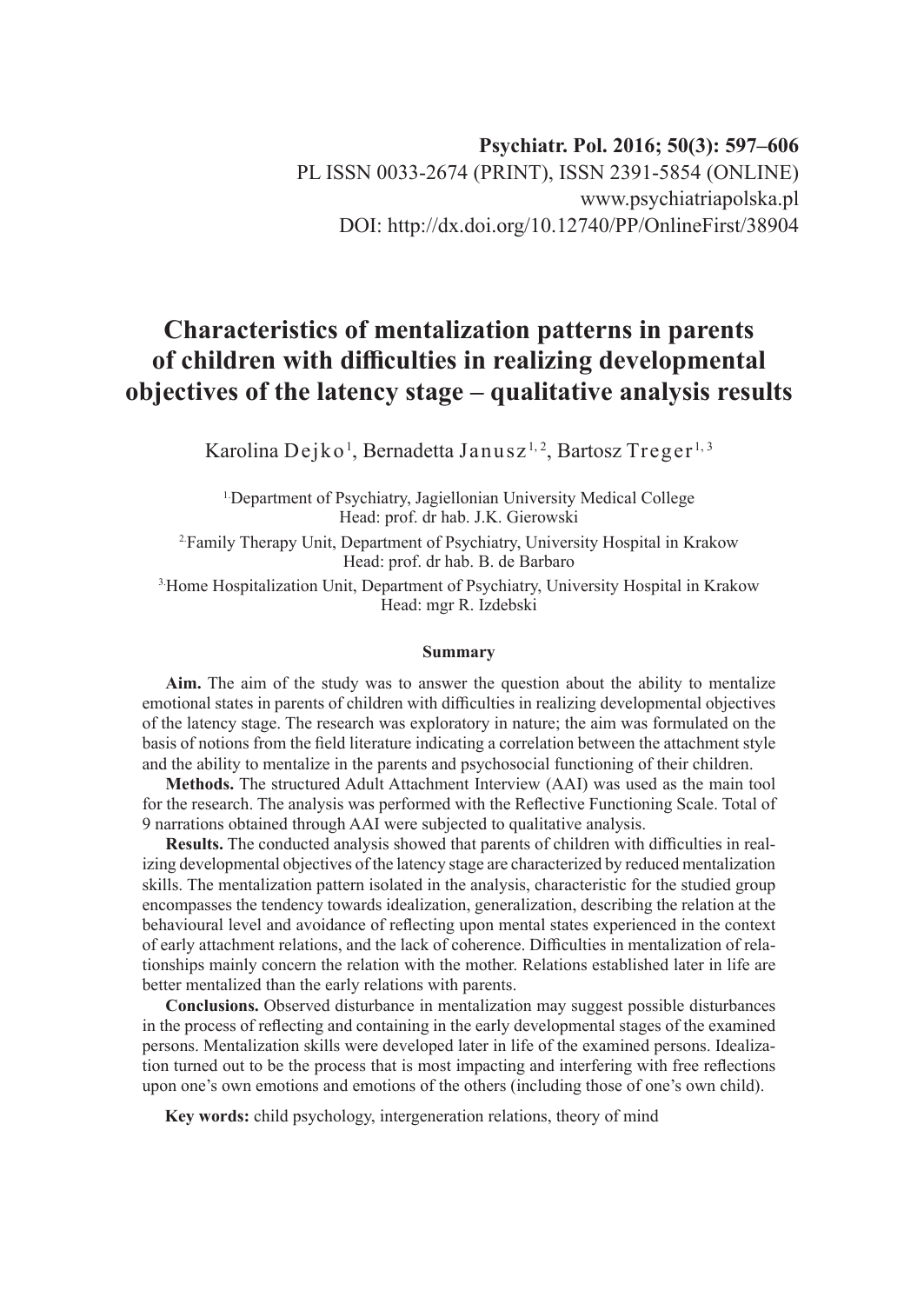# Attachment relations and the concept of mentalization

Mentalization is defined as the ability to attribute meaning to the actions of oneself and the others through referring to intentional mental states, i.e. understanding behaviour in terms of thoughts, beliefs, feelings, desires, etc. [1, 2]. The activity of the reflective self that is the inner observer of mental life reflecting upon mental states occurring at the conscious and unconscious level constitutes the basis of the mentalization process. The ability to identify mental states was described in detail from the cognitive-developmental perspective as theory of mind or metacognition. The innovative contribution of the mentalization concept supplements that description with a psychodynamic perspective where reflective functioning is at the centre of emotional control and personality integration processes [3]. The concept of mentalization is also present in Polish field literature [4–7].

In the context of parent-child relationship, mentalization is defined as the parents' ability to reflect upon mental states of their child [1], the ability and willingness to perceive the child as a subject, an individual with their own individual world of inner feelings and experience [8]. Mentalizing parent notices and accepts the autonomy of child's experience, is able and willing to contain<sup>1</sup> child's intense emotions and anticipate and take adequate actions towards his/her needs. The context of the interpersonal relationship constitutes the foundation for the development of reflective abilities in a child. At first, affective control is managed at the interpersonal level – a caregiver is responsible for calming a child down and naming the emotions a child is experiencing. Gradually, based on repetitive experience, this ability is internalized and transforms into an intramental process for a child. Reflective function, i.e. the ability to observe one's own mental states develops through observing mental activity of the caregiver as well as through the experience of being observed by them [3].

Research on mentalization was initiated as the attempt to establish the mechanism of the intergenerational transmission of attachment. Research results indicate that parental ability to mentalize is the key factor in the intergenerational transmission of attachment patterns [3, 9–13]. Parent's advanced ability to reflect upon emotions creates an environment for child's development where it is possible to develop attachment characterized by sense of security, stability, and willingness to explore, including exploration of mental states of one's own and the others.

Caregivers' attachment and mentalization and disorders in children's development

Research also indicate a relation between parent's quality of attachment, their mentalization abilities and psychosocial functioning of a child. Autistic children whose parents had a secure attachment style had greater efficiency in interactions based on mutuality and symbolic play [14]. Sharp's research results [15] indicate that psychosocial

<sup>1</sup> Containing is a psychoanalytic term used to describe the ability of the caregiver to understand and accept child's needs and emotions, that are experienced by the child as too intense or unacceptable, and whose object is caregiver.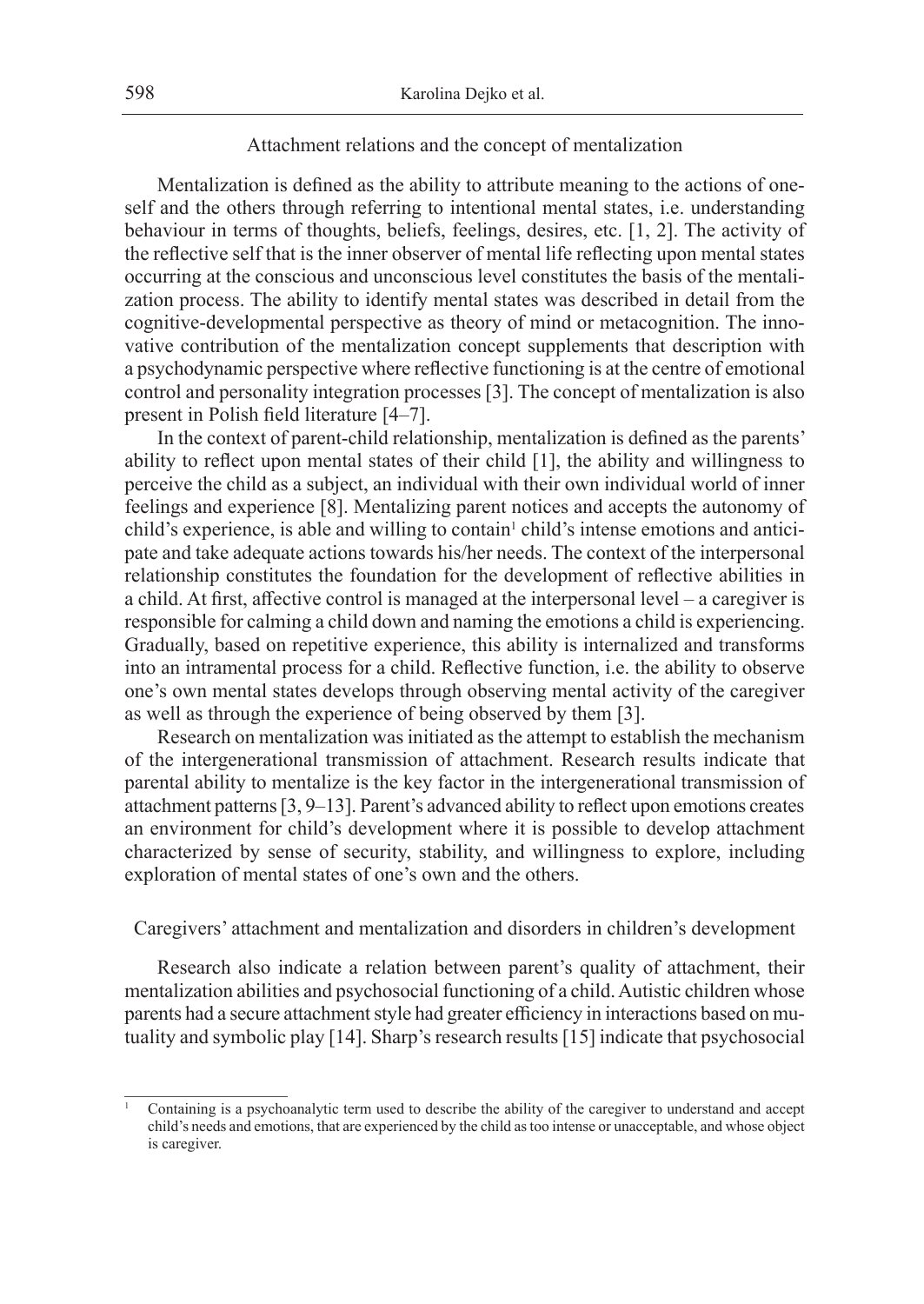adaptation of children depends on the accuracy with which mothers anticipate child's way of thinking. The results of a research conducted by Strassberg [16] demonstrated similar conclusions showing clear correlation between interpretational stiffness of the mother and social functioning of the child. Also studies on families with domestic violence indicate that the level of cognitive functioning of children is linked with the level of emotional control of the mother [17].

Numerous reports from different studies point to the relation between attachment in childhood and later development of social skills, the control of affect, cognitive resources and the risk of psychological difficulties [3, 12, 18]. Children who developed secure attachment style show greater competence in the theory of mind [19] as well as better developed cognitive functioning within the scope of executive functions [20]. Also the results of 30-year longitudinal studies point to the link between attachment and the development of independency, emotional control and social competencies. It has been observed that specific attachment patterns constitute an "organizational frame" for development and thus have significant influence on development both in normal and pathological course [21]. Studies' results also point to the link between the level of ability to mentalize in a child and the risk of emotional and behavioural disorders [22–24]. The above described links were included in the model created by Sharp and Fonagy [8] (Figure 1).

#### Latency stage in child development

Latency stage is a period in child's life between 6 and 12 and is characterized by new developmental challenges such as finding place in a peer group, realizing more and more complex cognitive activities and separating themselves in the relationship with parents [25]. Fulfilling the above mentioned developmental objectives depen-



Figure 1. **Model illustrating the relations between attachment, parental ability to mentalize, child's ability to mentalize and the development of psychopathologies in a child**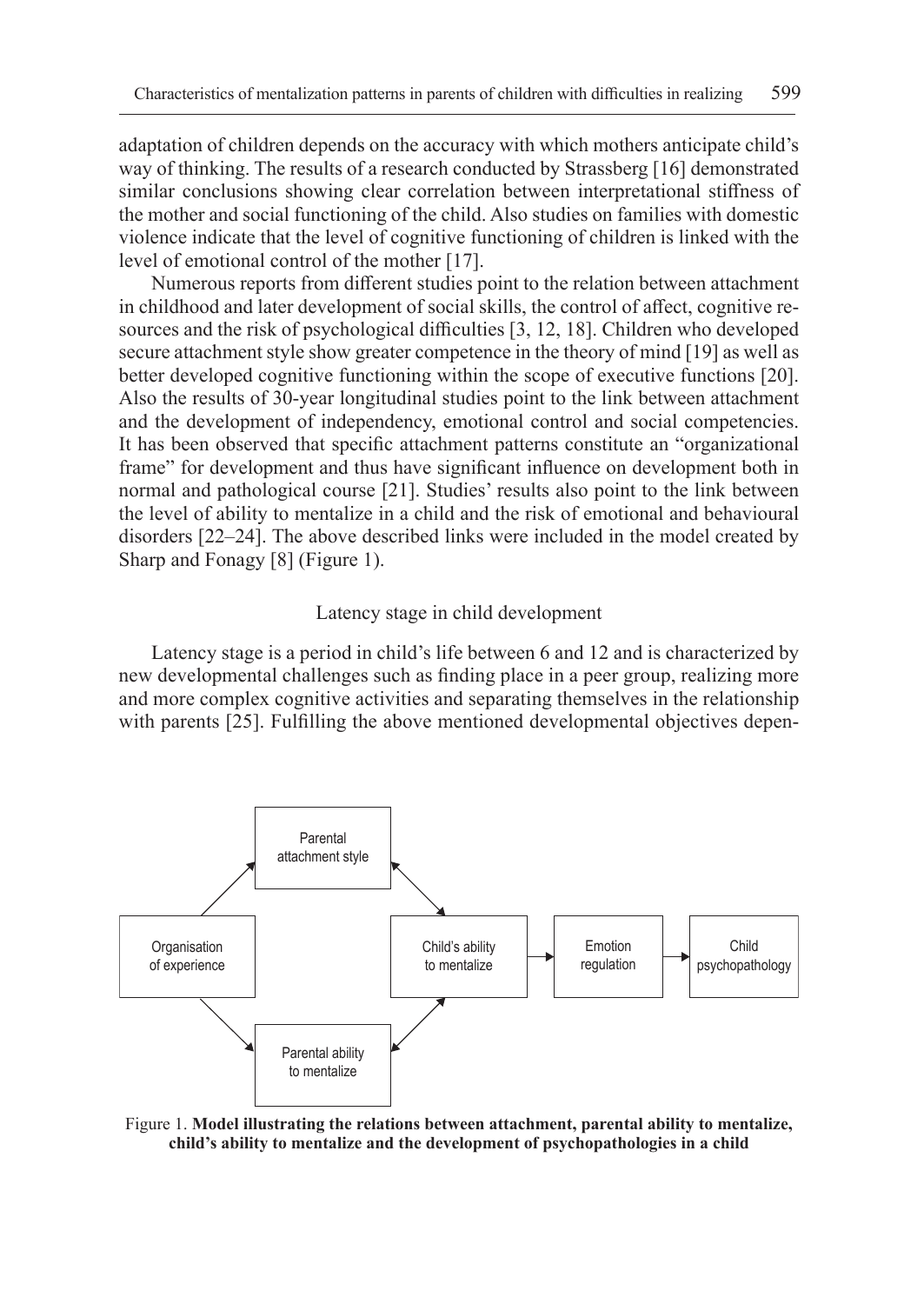ds to a great degree on sufficiently well developed ego function that is reflected in efficient emotional control, ability to cope with frustration, postponing gratification, and assuming perspective of other people. Development of controlling functions is realized in a special way in the described stage of development and at the same time is a continuation of the development of controlling structures formed in the early childhood. [26].

The above described study reports indicate significant dependencies between parent's attachment and ability to mentalize and child's ability to mentalize and psychosocial functioning. Based on the said reports a hypothesis about a link between parent's reduced ability to mentalize and lowered level of psychosocial functioning of children in the latency stage was formulated. Especially that latency stage evidently involves the increase of social requirements towards a child that requires inner control of child's emotional states. As it was previously mentioned, the ability of child's emotional control [3, 8] is connected with the ability to contain and mentalize emotional states of a child by a parent.

#### **Aim**

The present analysis is exploratory in its nature and its aim is to identify specific mentalizing patterns in parents of children with difficulties in emotional control and functioning in home, school and peer environment.

# **Material and Method**

# Research group

Research group in the present study included total of 9 parents (5 mothers and 4 fathers)<sup>2</sup>. The mean age was  $37.5$  (SD = 5.52); research participants differed in education and place of residence. Research persons were participants of the therapy clinical project in a model of the so-called multifamily therapy group conducted at the Department of Psychiatry of the University Hospital in Krakow. Parents with children in the latency stage (6–12 years old) were invited to participate in the project. The main criterion for the inclusion in the research project was the age of children and diagnosis of difficulties in realizing basic objectives of the developmental period: difficulties in taking up, performing and completing complex activities; lowered level of persistence while performing tasks, and difficulties in fitting into a peer group. According to nosological diagnosis, these were children diagnosed with behavioural disorders, ADHD, and children showing symptoms of anxiety (F90–F93 diagnosis as in ICD-10). Another criterion for the inclusion in the project was ineffective prior psychological, psychotherapeutic or psychiatric help provided to the children. Parents did not seek specialized help earlier to solve their own problems and difficulties.

<sup>2</sup> Total of 10 people (6 women and 4 men) took part in the research project. Due to technical reasons, one of the interviews was excluded from the analysis.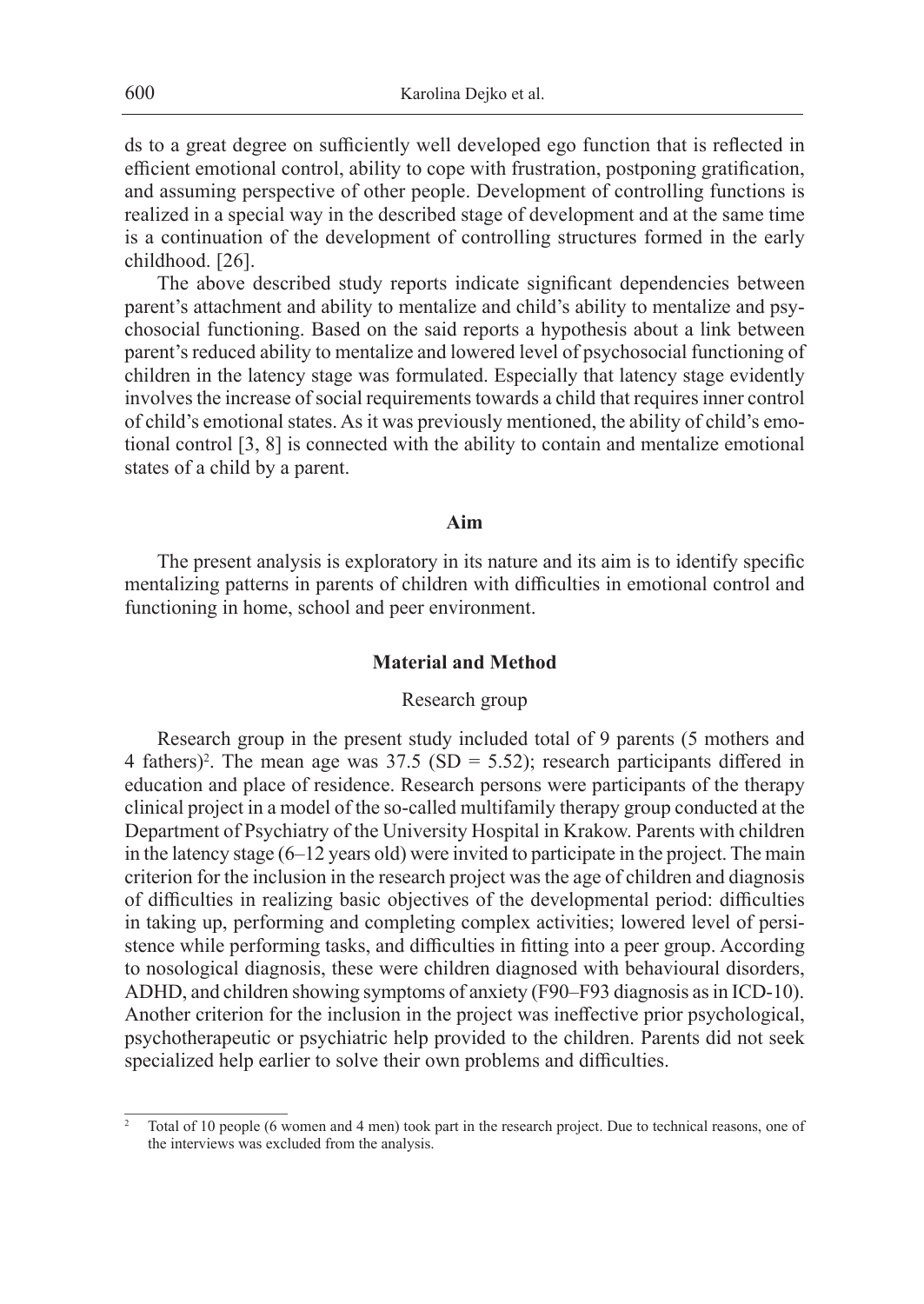#### Tool description

Presented conclusions are the result of a quantitative-qualitative analysis prepared on the basis of the Reflective Functioning Scale (RFS). Narrations obtained through the Adult Attachment Interview  $(AAI)$   $[27]$ <sup>3</sup> were assessed in the course of the project. AAI is a structured interview consisting of 23 questions, during which one describes his or her relationship with primary caregivers from childhood. Questions relate to the experiences which activate schemes related to attachment style and mentalization abilities – including experience of temporary or permanent loss of relationships, illness or concern. Questions also relate to the understanding of caregivers' behaviour from the perspective of adult and reflection on the impact of childhood experiences on personality development in adulthood. The participants' answers were recorded and later transcribed.

The analysis of the narrations was performed by two reliable raters<sup>4</sup> using specific criteria of reflective function level such as: (1) Awareness of the nature of mental states – i.e. criterion is met when one shows awareness of the limitations on insight in one's and others' mental states; (2) The explicit effort to tease out mental states underlying behaviour  $-i.e.$  criterion is met when one adequately attributes mental states to one's and others' specific behaviours; (3) Recognition of developmental and systemic aspects of mental states – i.e. criterion is met when one shows awareness of developmental changes in experiencing emotions and understanding behaviours; (4) Mental states in relation to interviewer – i.e. criterion is met when one recognizes that interviewer perceives and experiences described situations form a different perspective.

Applied scale allows us to determine the level of capacity to mentalize, which is a quantitative indicator of described ability. Quality of the narration is assessed on a scale from  $-1$  (lack of reflection, anti-reflective attitude) to 9 (exceptionally well developed reflective skills) [28]. Scores between – 1 and 3 mean the lack or very low level of mentalization abilities, scores between 5 and 9 mean good or very good level of mentalization. Qualitative comparative analysis allowed us to describe mentalization patterns, which is characteristic of the researched group metallization style in close relationships, with special emphasis on use of defence mechanisms. Reliability and accuracy of the used method were empirically verified [28–30]. More detailed description of the used tool can be found in the article of Dejko [7].

# **Results**

Out of 9 analyzed interviews, 5 showed generally low level of the abilities to mentalize, 3 were assessed as being on the verge of low and average level and 1 was rated as evidencing highly-developed ability to mentalize. The most frequently observed

Interview scheme was translated into Polish by the first two authors of the present article.

<sup>4</sup> Reliable rater in an RFS research can be a person who took part in "Reflective Functioning Training on the Adult Attachment Interview" course organized by Anna Freud Centre in London and was awarded an appropriate certificate confirming reliability of the performed assessments. In the present research, two first authors of the article performed the roles of reliable raters.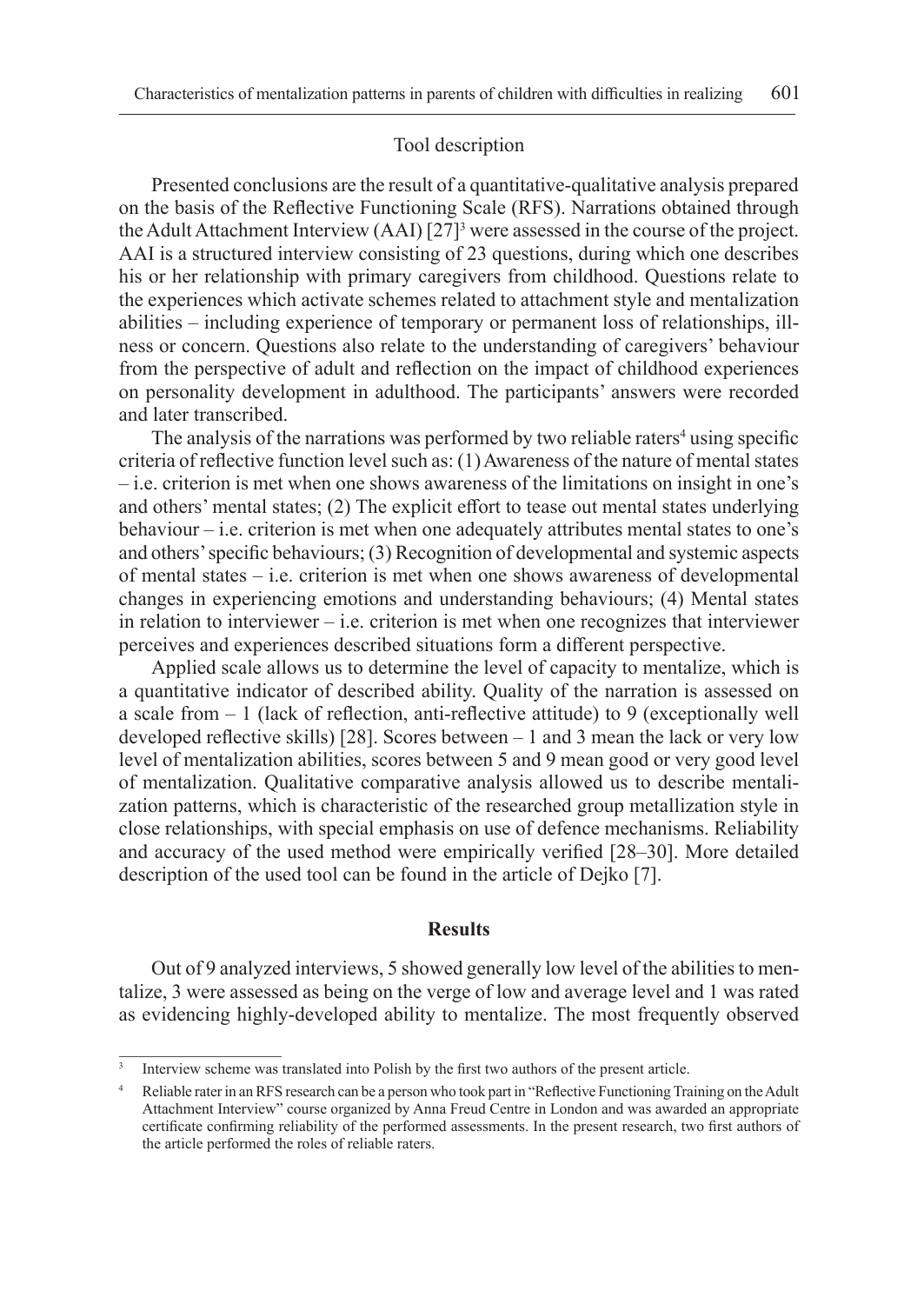mentalization styles was incoherent style, where reflective fragments intertwined with the rejection of reflection or a low level of it, and passively avoiding style characterized by forgetting, lack of effort put into reflecting upon memories, and avoiding answers. Table 1 presents scores attributed to individual narrations.

| Item | Sex | Quantitative score | Mentalization level | Mentalization style |
|------|-----|--------------------|---------------------|---------------------|
|      | M   | 3                  | Low                 | Incoherent          |
| 2    | F   | 4                  | Low/Average         | Incoherent          |
| 3    | F   | 3                  | Low                 | Incoherent          |
|      | F   | 4                  | Low/Average         | Incoherent          |
| 5    | F   | 4                  | Low/Average         | Incoherent          |
| 6    | M   | 6                  | High                | Coherent, complex   |
|      | M   | 2                  | Low                 | Passively avoiding  |
| 8    | F   | 3                  | Low                 | Incoherent          |
| 9    | M   |                    | Low                 | Passively avoiding  |

Table 1. **Results of the qualitative-quantitative analysis of the obtained narrations**

As a result of the performed qualitative comparative analysis the following mentalization patters, present in all narrations, characteristic for researched group, were identified:

- 1. Tendency to idealize relations with the mother indicated by the description of this relation mainly with regards to positive emotions, with the omission of the reflection upon negative feelings. Tendency to idealize the mother often co-occurred with the description of the mother as a distant, task-oriented, and emotionally absent person. Idealization of the relation with the mother often coincided with the devaluation of the relation with the father;
- 2. The relation with the mother was described mainly on a behavioural and concrete level (e.g. closeness as being together). Understanding of the relations through references to mental states appeared in the narrations significantly less frequently;
- 3. Tendency to generalize, evidenced by the description of relations based on schemes and difficulty in recalling memories of specific situations. The tendency to generalize appeared more frequently in the fragments of the narration describing the relation with the mother than with the father;
- 4. Descriptions of the relation with the father contained more fragments referring to mental states than the descriptions of the relation with the mother; these were mostly references to one's own mental states. The relation with the father was described as difficult, saturated with fear, anxiety and neglect. These regularities appeared both in the narrations of women and men;
- 5. Description of relations with other people (grandparents, spouses) contained more mentalization fragments than the description of the relation with the parents;
- 6. Description of the relation with own child contained more mentalization fragments than the description of the relation with the parents;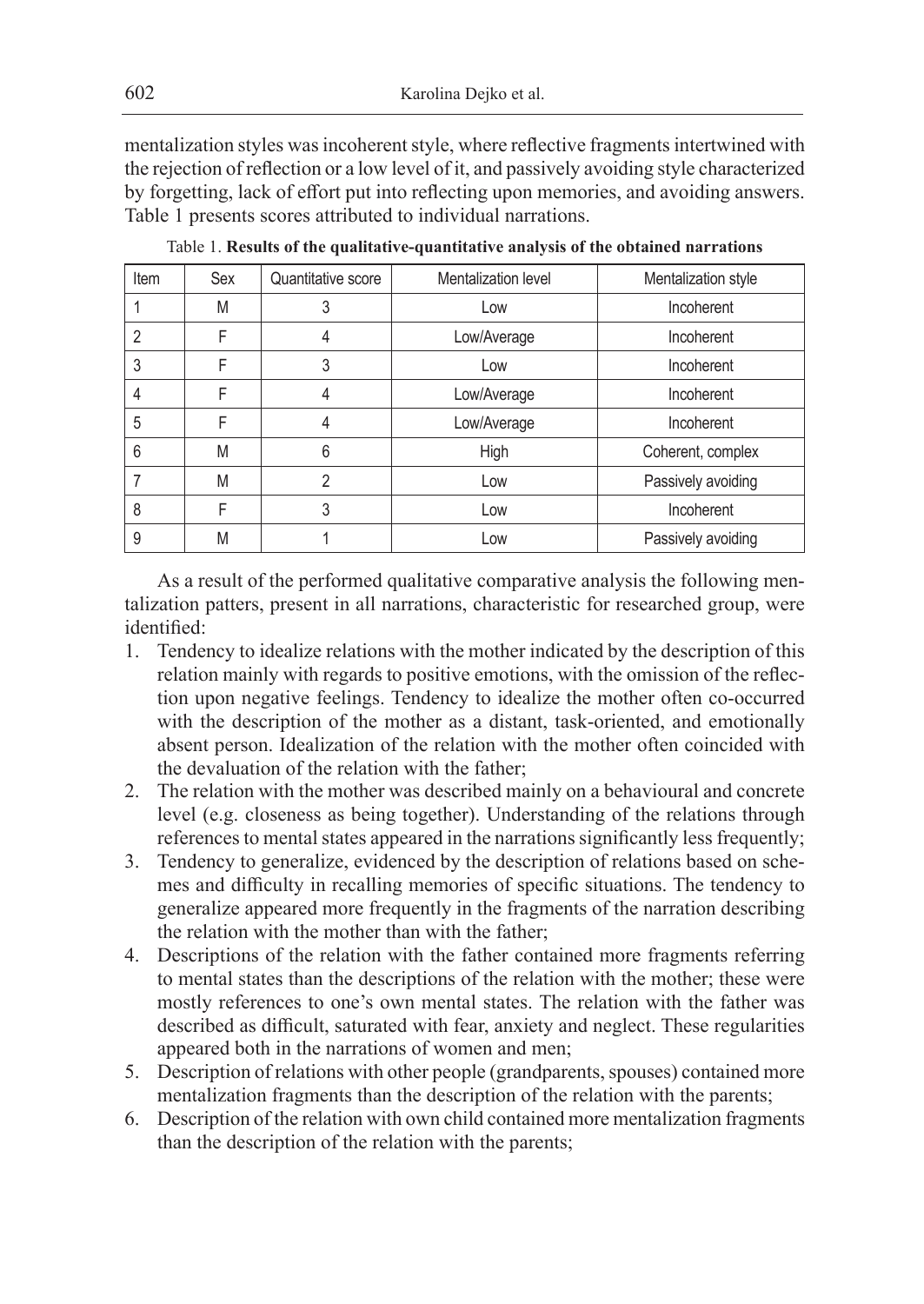7. Description of the events from later years contained more frequent references to mental states of one's own and the others than the description of the events from earlier years.

# **Discussion**

In the research group of parents of children referred for specialized treatment, the idealization of the relation with the significant object is clearly visible. Idealization plays the role of a defensive mechanism preventing free thinking or experiencing the said idealized relation. Mental representations in this research group are characterized by the reduced level of coherence and complexity as in many areas conflict experiences or negative emotions were blocked and excluded. The observed clear disturbance, the idealization, in mentalization of the relation with the mother as well as focus on behavioural phenomena may be linked with the disturbances in the reflecting and containing process at the early developmental stages of the interviewed people. This may particularly apply to the emotions of sadness, anger, loss, regret, disappointment, etc. [1, 2]. Attachment pattern modelled in such a way, where the access to negative experiences is clearly limited, is activated also in the context of the relation with own child. It is possible that it prevents accurate detection, naming, and thus control over negative experiences of a child and in consequence it may constitute a risk factor for a development of emotional functioning disorders [8].

Described clear disturbances in the relation with the father and simultaneous greater scope of mentalization of this relation indicates that the researched persons must have performed an inner work to cope with difficult experiences. It is perplexing that such inner work was done with regards to experiencing the relation with the father to a greater degree than with regards to the relation with the mother. It may be related to the fact that the mother as an object of attachment for the majority of the researched persons was the only support in the relation with the father that was saturated with negative emotions and the feeling of absence. Due to difficult experiences in the relationship with the father, who was experienced as someone threatening or neglecting, mother figure was experienced as the only stable, secure base. Such experiencing probably was not the result of real life experience, but rather of the child's need to have a secure object. The consolidated tendency to idealize the perception of the mother figure may also be the result of such a process. Idealization of the mother provided the sense of security but at the same time also hindered free reflection upon the experience in the context of the mother-child relation.

The observation indicating that the research persons better mentalize relations in the adult life than at the early stages of development ties with the previous conclusion concerning difficulties in mentalization of early relations with mother. Development of mentalization abilities probably occurred at the later stages of life of the researched persons in the context of peer and partner relations or relations with other significant objects. This observation is in line with the assumption of the mentalization concept which states that mentalization is a dynamically developing ability that is a resultant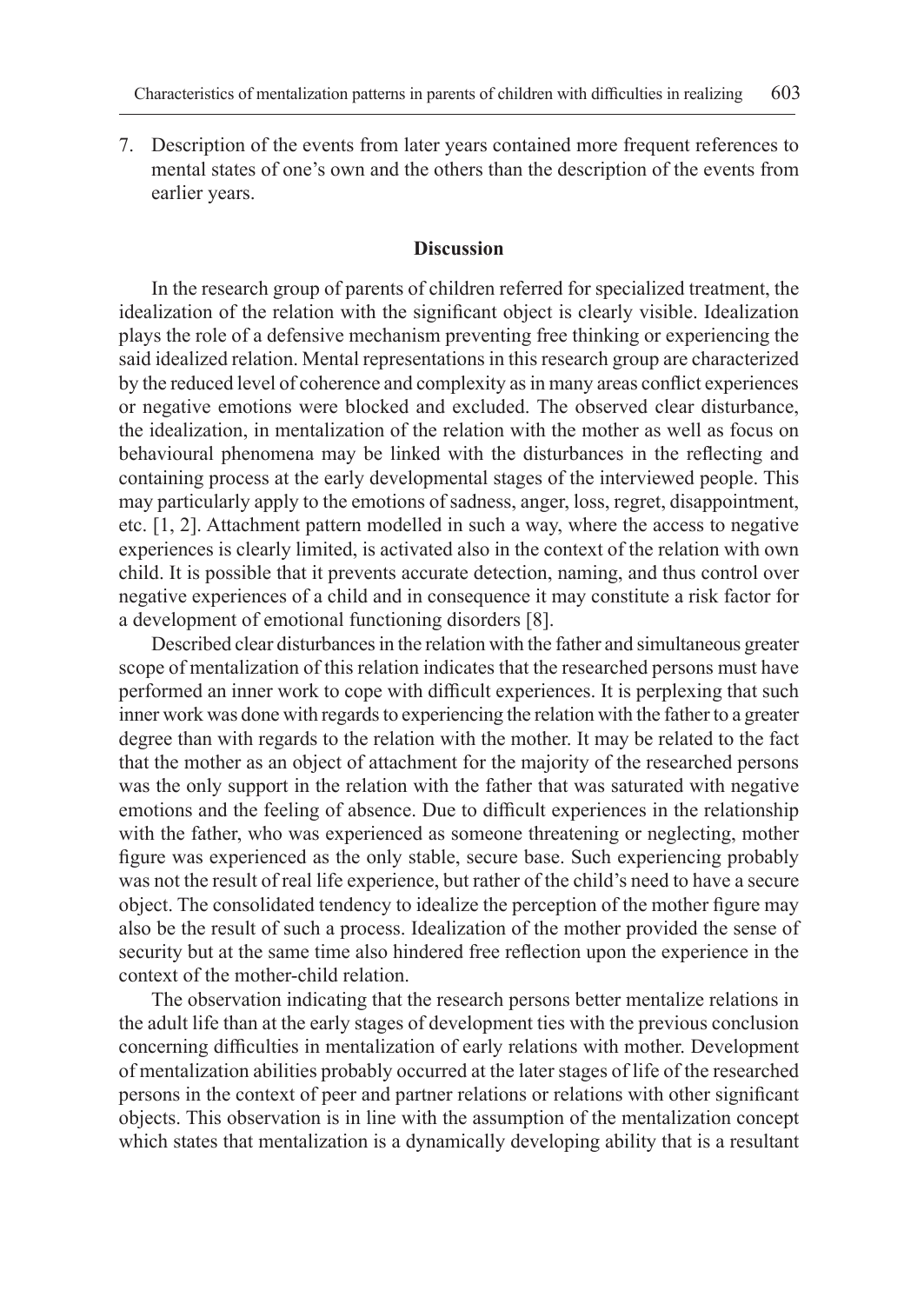of individual predispositions and the nature of the relation in which a given person exists [1, 2].

To summarize, it should be noted that the researched parents were able to mentalize their childhood relations with attachment figures and indirectly also themselves to the lesser degree than the relations with their own children. The main question should be about the role the parents' understanding of themselves and mentalization of own emotional states play in controlling of child's emotions; especially that this dimension turned out to be the most disturbed. This dimension may play a significant role in controlling of child's emotional states in the preverbal phase which, as research show, significantly impacts development of child's sense of self and their psychosocial functioning [31].

The present research project is exploratory in its nature and therefore the presented results and conclusions only serve the role of hypotheses which should be verified as part of future research aiming to fully describe the representations of mental attachment relations in parents of children with difficulties in emotional and social functioning. Further research focused on the analysis of the relations between the quality of mental representations of parents, their ability to mentalize and functioning of children and the risk of disorders is necessary. It would allow us to establish and implement therapeutic interventions in the treatment of children that would aim to change mental representations in parents and improve their mentalization abilities. Previous research and meta-analyses [32] show that caregivers' failures in mentalization of children's experiences make painful emotional states difficult to cope with by children. While thinking about possible therapeutic interventions for the parents of children with difficulties in psychosocial functioning, we should not only consider helping to understand the child and working on the mutual relation, but even more so we should think about helping parents to understand themselves and their history.

### **References**

- 1. Fonagy P, Gergely G, Jurist EL, Target M. *Affect regulation, mentalization, and the development of self*. London: Karnac; 2002.
- 2. Allen JG, Fonagy P, Bateman AW. *Mentalizing in clinical practice*. Washington, DC: American Psychiatric Publishing, Inc; 2008.
- 3. Fonagy P, Steele M, Steele H, Moran GS, Higgit AC. *The capacity for understanding mental states: the reflective self in parent and child and its significance for security of attachment.* Infant Ment. Health J. 1991; 12(3): 201–218.
- 4. Adamczyk L. *Mentalizacja. Cz.1: Wprowadzenie do zagadnienia, wymiary mentalizacji*. Psychoterapia 2013; 3(166): 25–36.
- 5. Adamczyk L. *Mentalizacja. Cz.2: Neurofizjologiczne podłoże mentalizacji, pojęcia zbliżone zakresem i znaczeniem do mentalizacji, przedmentalizacyjne tryby funkcjonowania psychicznego, ocena mentalizacji*. Psychoterapia 2013; 3(166): 37–46.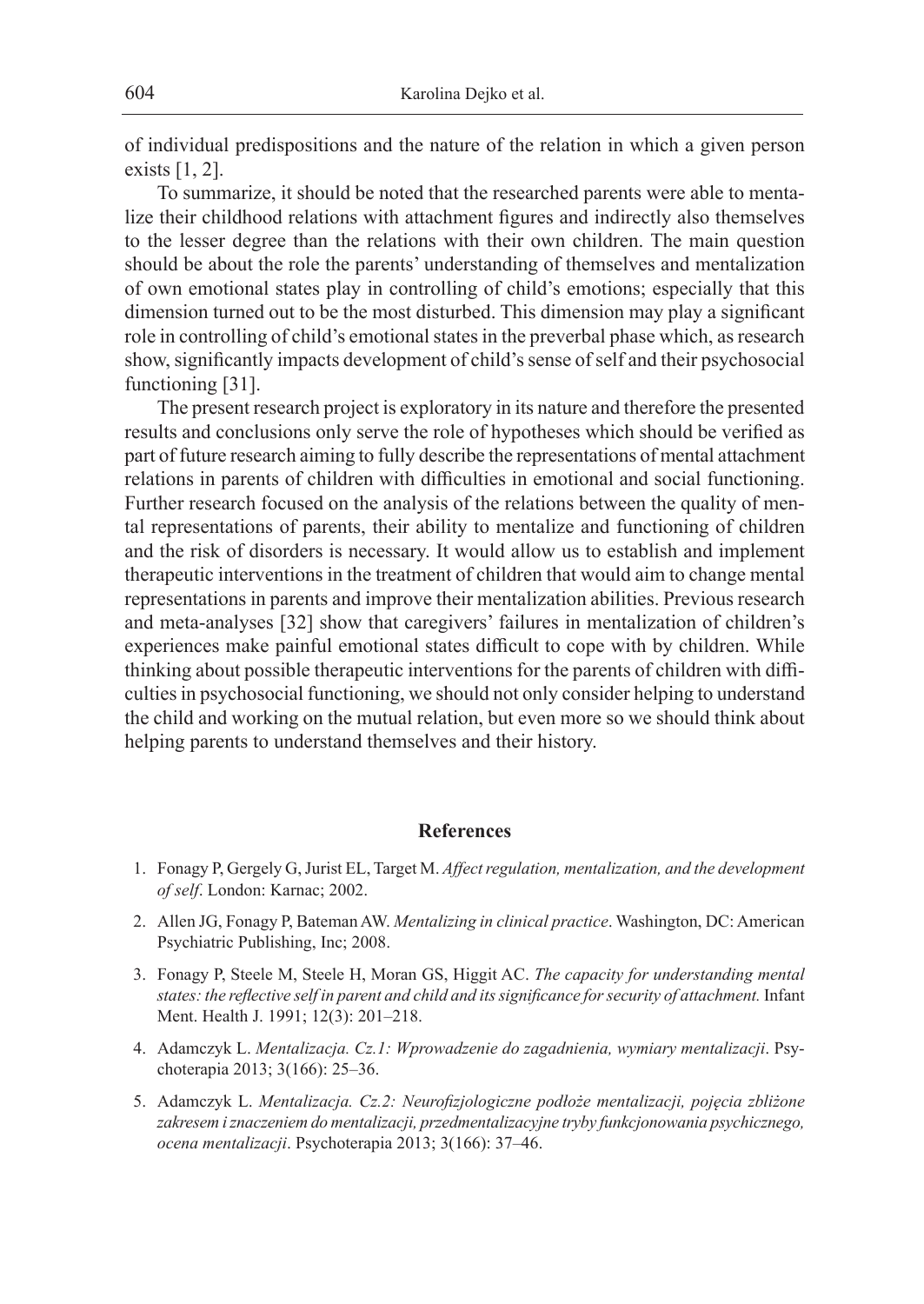- 6. Górska D, Marszał M. *Mentalizacja i teoria umysłu w organizacji osobowości borderline różnice pomiędzy afektywnymi i poznawczymi aspektami poznania społecznego w patologii emocjonalnej*. Psychiatr. Pol. 2014; 48(3): 503–513.
- 7. Dejko K. *Examining mentalizing ability in the process of psychiatricand psychotherapeutic diagnosis*. Psychiatr. Pol. 2015; 49(3): 575–584.
- 8. Sharp C, Fonagy P. *The parent's capacity to treat the child as a psychological agent: constructs, measures and implications for developmental psychopathology*. Oxford: Blackwell Publishing Ltd.; 2008.
- 9. Fonagy P, Steele H, Steele M. *Maternal representations of attachment during pregnancy predict the organization of infant-mother attachment at one year of age*. Child Dev. 1991; 62: 891–905.
- 10. van Ijzendoorn MH. *Adult attachment representations, parental responsiveness, and infant attachment: a meta-analysis on the predictive validity of the adult attachment interview*. Psychol. Bull. 1995; 117(3): 387–403.
- 11. Fonagy P, Target M. *Bridging the transmission gap: An end to an important mystery of attachment research?* Attach. Hum. Dev. 2005; 7(3): 333–343.
- 12. Slade A, Grienenberger J, Bernbach E, Levy D, Locker A. *Maternal reflective functioning, attachment, and the transmission gap: A preliminary study*. Attach. Hum. Dev. 2005; 7(3): 283–298.
- 13. Main M. *Metacognitive knowledge, metacognitive monitoring, and singular (coherent) vs. multiple (incoherent) model of attachment. Findings and directions for future research*. In: Parkes CM, Stevenson-Hinde J, Marris P. ed. *Attachment across the life cycle*. Florence: Routledge; 1993. p. 127–157.
- 14. Seskin L, Feliciano E, Tippy G, Yedloutsching R, Sossin KM, Yasik A. *Attachment and autism: parental attachment representations and relational behaviors in the parent-child dyad*. J. Abnorm. Child Psychol. 2010; 38: 949–960.
- 15. Sharp C, Fonagy P, Goodyer IM. *Imagining your child's mind: Psychosocial adjustment and mothers' ability to predict their children's attributional response styles.* Br. J. Dev. Psychol. 2006; 24: 197–214.
- 16. Strassberg Z. *Levels of analysis in cognitive bases of maternal disciplinary dysfunction*. J. Abnorm. Child Psychol. 1997; 25(3): 209–215.
- 17. Samuelson KW, Krueger CE, Wilson C. *Relationships between maternal emotion regulation, parenting, and children's executive functioning in families exposed to intimate partner violence*. J. Interpers. Violence 2012; 27(17): 3532–3550.
- 18. Iniewicz G. *Zaburzenia emocjonalne u dzieci i młodzieży z perspektywy teorii przywiązania*. Psychiatr. Pol. 2008; 42(5): 671–682.
- 19. Fonagy P, Redfern S, Charman T. *The relationship between belief-desire reasoning and a projective measure of attachment security (SAT)*. Br. J. Dev. Psychol. 1997; 15: 51–61.
- 20. Lippe A, Eilertsen DE, Hartmann E, Killen K. *The role of maternal attachment in children's attachment and cognitive executive functioning: A preliminary study*. Attach. Hum. Dev. 2010; 12(5): 429–444.
- 21. Sroufe LA. *Attachment and development: A prospective, longitudinal study from birth to adulthood*. Attach. Hum. Dev. 2005; 7(4): 349–367.